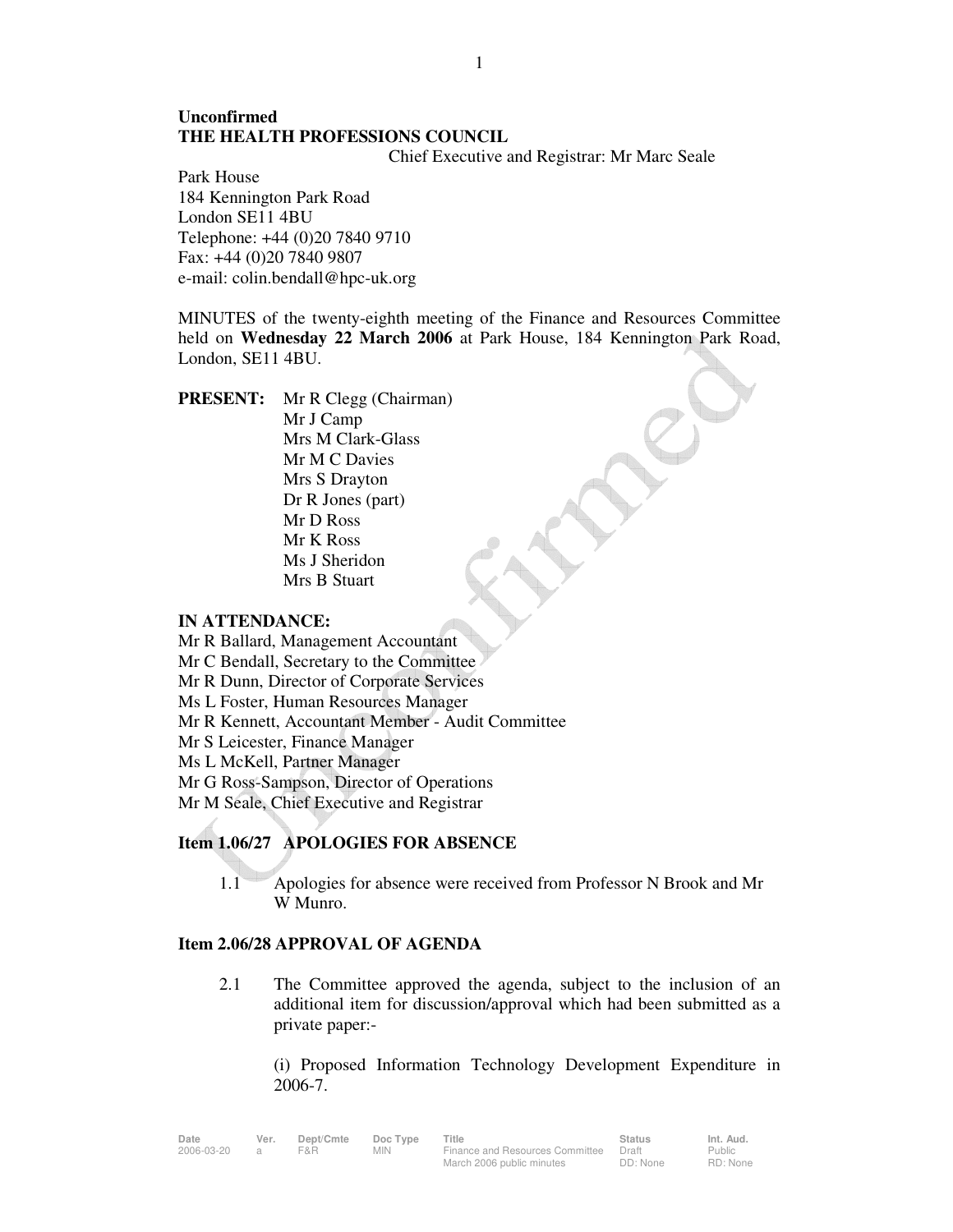## **Item 3.06/29 MINUTES OF THE FINANCE AND RESOURCES COMMITTEE MEETING HELD ON 8 FEBRUARY 2006**

 3.1 It was agreed that the minutes of the twenty-seventh meeting of the Finance and Resources Committee should be confirmed as a true record and signed by the Chairman.

### **Item 4.06/30 MATTERS ARISING**

- 4.1 The Committee received a paper to note from the Executive.
- 4.2 The Committee noted the actions list as agreed at the last meeting.

### **Item 5.06/31 FINANCE REPORT**

- 5.1 The Committee received a report on the work of the Finance Department.
- 5.2 The Committee noted that the Department would shortly begin work on compiling the 2005-6 accounts. Other projects included implementation of various employment tax changes; resolution of VAT issues relating to 22-26 Stannary Street; avoiding a significant backlog of registrant payment rejections, balance adjustments and mid-cycle lapses; action on insurance issues and updating the financial procedures manual.
- 5.3 The Committee noted that the Chief Executive and the Finance Manager had met with the Pension Wind-Up Manager/Professional Trustee of the Council for Professions Supplementary to Medicine pension fund. The aim of the meeting was to ascertain the timing of winding up the scheme, to decide the steps involved and obtain an indication of residual funds which the HPC could expect to receive. The Committee noted the process involved and noted that it was expected that the process would be completed in late 2006. The Committee noted that it was expected that residual funds returned to the HPC would total less than £100,000.
- The Committee noted that the Finance Manager was now responsible for Office Services. The Committee noted that a temporary Office Services Manager had been appointed and had begun a review of the HPC's archiving policy. The Committee noted that work was also underway to re-tender the cleaning contract.

## **Item 6.06/32 HUMAN RESOURCES DEPARTMENT REPORT**

 6.1 The Committee received a report on the work of the Human Resources Department.

| Date       | Ver. | Dept/Cmte | Doc Type | Title                                 | Status   | Int. Aud. |
|------------|------|-----------|----------|---------------------------------------|----------|-----------|
| 2006-03-20 |      | F&R       | MIN.     | Finance and Resources Committee Draft |          | Public    |
|            |      |           |          | March 2006 public minutes             | DD: None | RD: None  |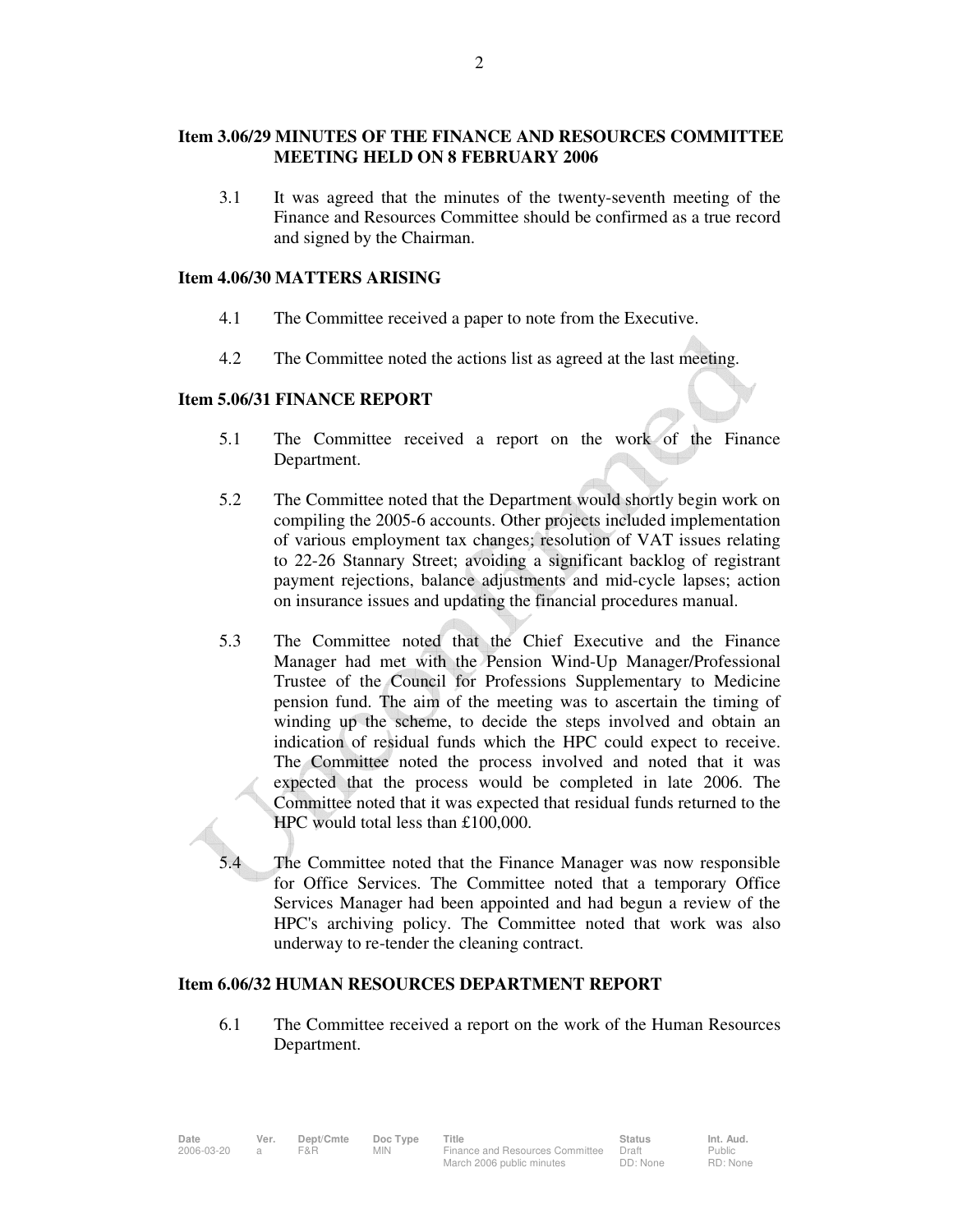- 6.2 The Committee noted that recruitment had been particularly busy over the last two months, mainly due to the advertisement of several new positions in the Education Department and Fitness to Practise Department. The new positions were required due to the Approvals and Monitoring process becoming a key priority in March/April and the increasing number of Fitness to Practise cases.
- 6.3 The Committee noted that positions which had recently been filled included two Education Administrators (Annual Monitoring), a Purchase Ledger Officer, Hearings Officer, Case Manager, Stakeholder Manager, Human Resources Officer and a permanent Partner Administrator.
- 6.4 The Committee noted that the Director of Communications position had been advertised in the trade and national press and there had been a substantial number of requests for application packs and hits on the recruitment section of the HPC website.
- 6.5 The Committee noted that all managers had attended training on employment law and performance management issues.
- 6.6 The Committee noted that the HPC operated a voluntary exit interview process for employees leaving the organisation and that over 90% of those leaving had participated.

## **Item 7.06/33 PARTNER MANAGER REPORT**

- 7.1 The Committee received a report on the work of the Partner Manager.
- 7.2 The Committee noted that three individuals had successfully applied to be Prosthetist and Orthotist Panel Members and that, once references had been approved by the interview panel, the Council would be asked to electronically ratify the appointments.
- 7.3 The Committee noted that the Partner Performance Appraisal system had been approved by the Council on 1 March 2006 and appraisal for all Partner roles would commence on 10 April.
- 7.4 The Committee noted that meetings were on-going with the Education, International Registration and Fitness to Practise Departments to determine the re-appointment process for Partners. The Committee noted that the proposed re-appointment process would be presented to the Council for approval and all Partners would be informed of the process.
- 7.5 The Committee noted that other projects included implementation of the Partner Complaints Procedure, updating of contracts and a review of the Partner expense policy and claim form.

| Date       | Ver. | Dept/Cmte | Doc Type | ⊤itle                           | <b>Status</b> | Int. Aud. |
|------------|------|-----------|----------|---------------------------------|---------------|-----------|
| 2006-03-20 |      | F&R       | MIN.     | Finance and Resources Committee | Draft         | Public    |
|            |      |           |          | March 2006 public minutes       | DD: None      | RD: None  |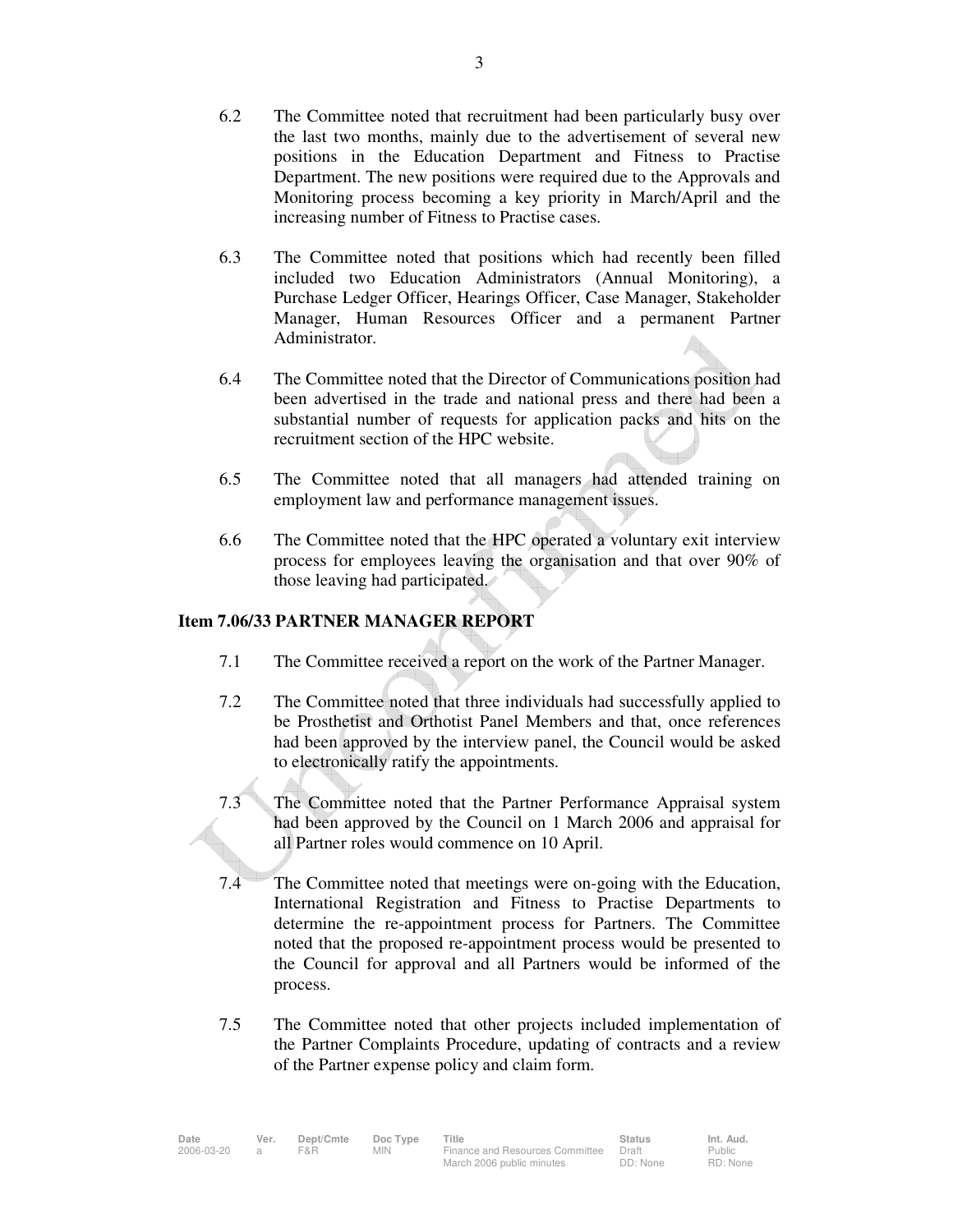### **Item 8.06/34 CORPORATE SERVICES REPORT**

- 8.1 The Committee received a report on the work of the Corporate Services Department, covering Information Technology (IT) and Information **Services**
- 8.2 The Committee noted that current projects included consolidation of the HPC servers, evaluation of possible upgrades to the HPC's anti-virus product, resolution of testing issues relating to the new BACS system and development of the Fitness to Practise tracking system.
- 8.3 The Committee noted that a test of the LISA (registration system) disaster recovery plan on 10 February had been successful.

### **Item 9.06/35 INTERNATIONAL SCRUTINY FEES**

- 9.1 The Committee received a paper for discussion/approval from the Executive.
- 9.2 The Committee noted that it had considered a paper on a proposed increase in the International Scrutiny fee at the meeting on 8 February. The Committee noted that it had agreed that the increase should take full account of all direct and indirect costs and forecast inflation and that the Finance Manager should seek information on the method used by other regulators to determine their fees.
- 9.3 The Committee noted that, at the Council meeting on 1 March, it had been agreed that the HPC should waive the scrutiny fee for applicants with refugee status or those with leave to remain in the United Kingdom.
- 9.4 The Committee agreed that the International Scrutiny fee should be raised from £200 to £350 per application, with effect from 1 January 2007.

### **Action: SL (Ongoing to January 2007)**

### **Item 10.06/36 DRAFT OPERATIONS STRATEGY**

- 10.1 The Committee received a paper for discussion/approval from the Executive.
- 10.2 The Director of Operations made a presentation on the Registration function, covering the current situation, changes ahead, areas to be developed, the outcomes and benefits and the timetable.
- 10.3 The Committee noted that areas to be developed included: more selfservice functions (on-line applications, renewals and change of contact

| Date       | Ver. | Dept/Cmte | Doc Type   | Title                           | <b>Status</b> | Int. Aud. |
|------------|------|-----------|------------|---------------------------------|---------------|-----------|
| 2006-03-20 |      | F&R       | <b>MIN</b> | Finance and Resources Committee | Draft         | Public    |
|            |      |           |            | March 2006 public minutes       | DD: None      | RD: None  |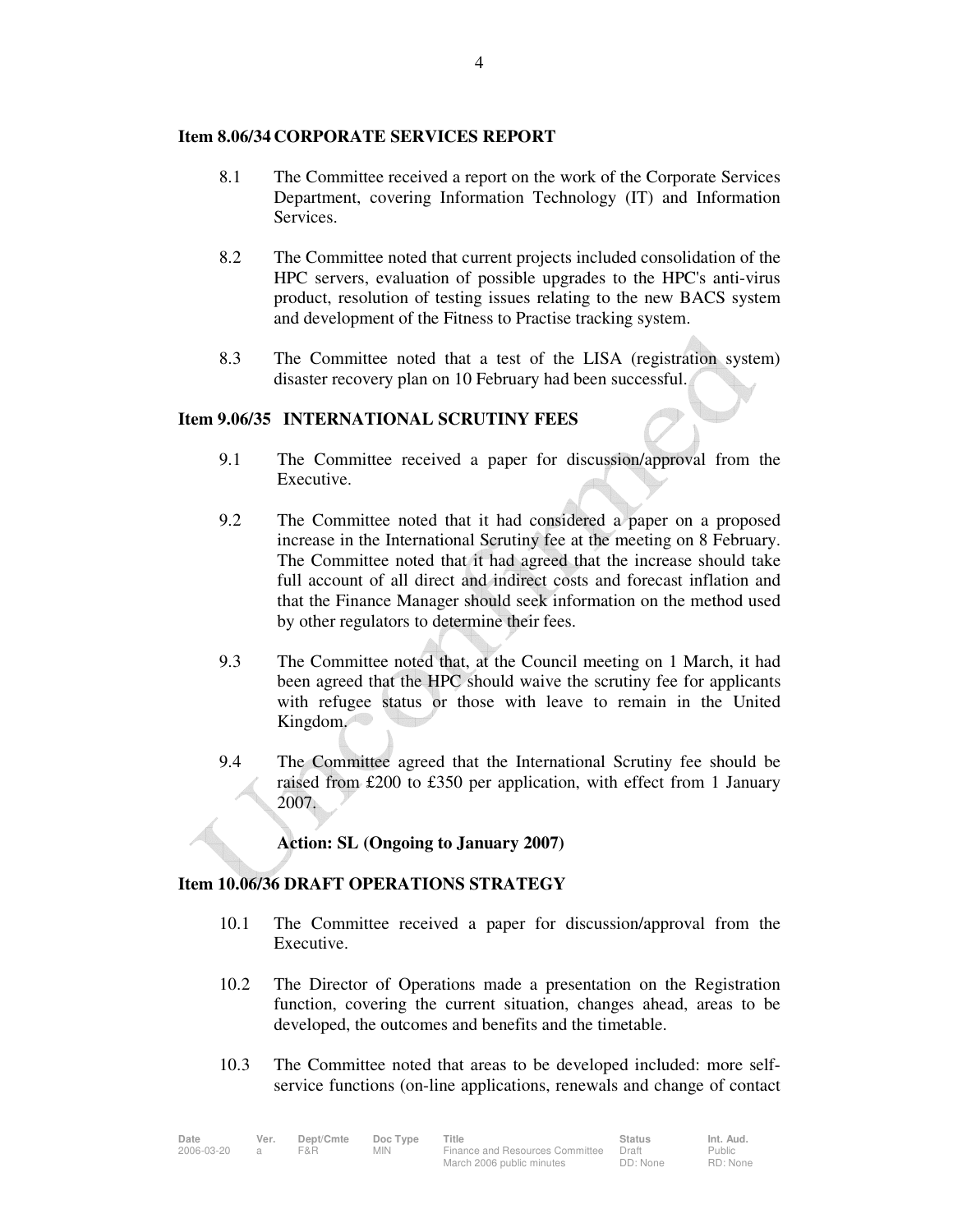details); developments of the LISA registration system; opening more service channels to enhance access; enhancing the management and team structure with an industry-wide experienced manager at the head of the department; and developing a cell/team-based structure which would provide greater responsiveness to demand and improve service quality and capacity, whilst registration officer numbers would remain unchanged.

- 10.4 The Committee noted that the 2006-7 budget included provision for the proposed developments and that the project would impact on the Human Resources, Corporate Services and Communications Departments.
- 10.5 The Committee noted that the HPC hoped to develop a registration service which followed best practice and which was an example to the regulatory sector and the wider customer service industry.
- 10.6 The Committee noted that NHS workforce planning indicated that there might be a reduction in the number of programmes for allied health professions. Dr Jones agreed to provide further information on this issue to the Director of Operations.

## **Action: Dr Jones (by 27 April 2006)/GR-S**

10.7 The Committee agreed the draft operations strategy as set out in the paper.

### **Action: GR-S (Ongoing to 2008)**

## **Item 11.06/37 PROPOSED INFORMATION TECHNOLOGY DEVELOPMENT EXPENDITURE IN 2006-7**

- 11.1 The Committee received a paper for discussion/approval from the Executive.
- 11.2 The Committee noted that the IT Department proposed a number of projects to assist the Registration and Finance Departments in managing registration and related data. The Committee noted that a detailed business case would be presented to it before each development commenced.
- 11.3 The Committee noted that the proposed projects included tracking the CPD process; capturing data on ethnicity and diversity; generating generic letters in bulk; a Registration Fee Calculator; tracking the registration status of employees of NHS Trusts; improving the on-line register; a system to deal with intermediate lapsing of registration; addition of UK home nations details to registration records; logging Supplementary Prescribing programmes on the registration system; flagging mail to registrants which was returned to the HPC;

| Date       | Ver. | Dept/Cmte | Doc Type | Title                           | <b>Status</b> | Int. Aud. |
|------------|------|-----------|----------|---------------------------------|---------------|-----------|
| 2006-03-20 |      | F&R.      | MIN      | Finance and Resources Committee | Draft         | Public    |
|            |      |           |          | March 2006 public minutes       | DD: None      | RD: None  |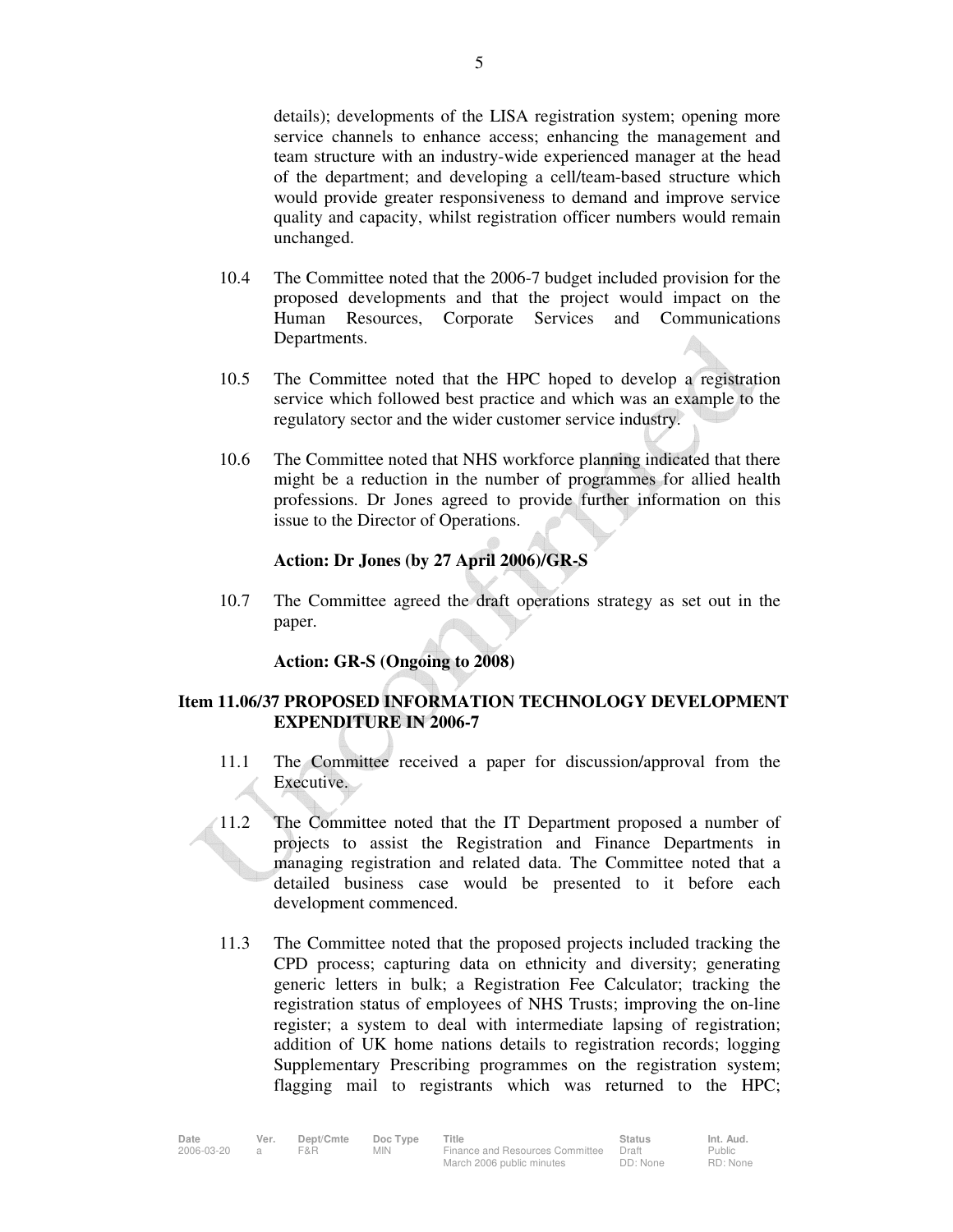implementing requirements from the Bichard Review; and acquiring a replacement accounts package.

11.4 The Committee agreed that the projects listed in the paper should be developed over the 2006-7 financial year.

### **Action: RD (Ongoing to March 2007)**

### **Item 12.06/38 HPC INFORMATION TECHNOLOGY OVERVIEW 2006-2011**

- 12.1 The Committee received a paper to note from the Executive.
- 12.2 The Committee noted that the IT Department updated the rolling five year IT strategy on an annual basis. The Committee noted that strategic decisions by the Council and Committees were used to determine the IT strategy, which in turn was used to develop the IT portfolio and which fed back into strategic decisions.
- 12.3 The Committee noted that the HPC used an external company to secure the HPC's website and that the security of the HPC network was regularly tested.
- 12.4 The Committee noted that the Department was also involved in developing records and knowledge management and specific business applications including the registration system, Fitness to Practise, Approvals and Annual Monitoring, and Freedom of Information and Data Protection Act subject access requests.

### **Item 13.06/39 COMMITTEE MEMBERSHIP**

- 13.1 The Committee received a paper to note from the Executive.
- 13.2 The Committee noted that four Council Members had expressed interest in the vacancy on the Committee and their supporting statements had been referred to the President for consideration. The Committee noted that the President had recommended that Mrs Sheila Drayton should be appointed and this recommendation had been electronically ratified by the Council.

## **Item 14.06/40 ATTENDANCE OF ACCOUNTANT MEMBERS AT COMMITTEE MEETINGS**

- 14.1 The Committee received a paper to note from the Executive.
- 14.2 The Committee noted that at its meeting on 8 February it had agreed that, subject to confirmation that there was nothing in the Standing Orders of each Committee to prevent it, the Accountant Member of the Audit Committee should observe their counterpart's Finance and Resources Committee meetings. The aim of the proposed arrangement

| Date       | Ver. | Dept/Cmte | Doc Type | Title                           | <b>Status</b> | Int. Aud. |
|------------|------|-----------|----------|---------------------------------|---------------|-----------|
| 2006-03-20 |      | F&R.      | MIN.     | Finance and Resources Committee | Draft         | Public    |
|            |      |           |          | March 2006 public minutes       | DD: None      | RD: None  |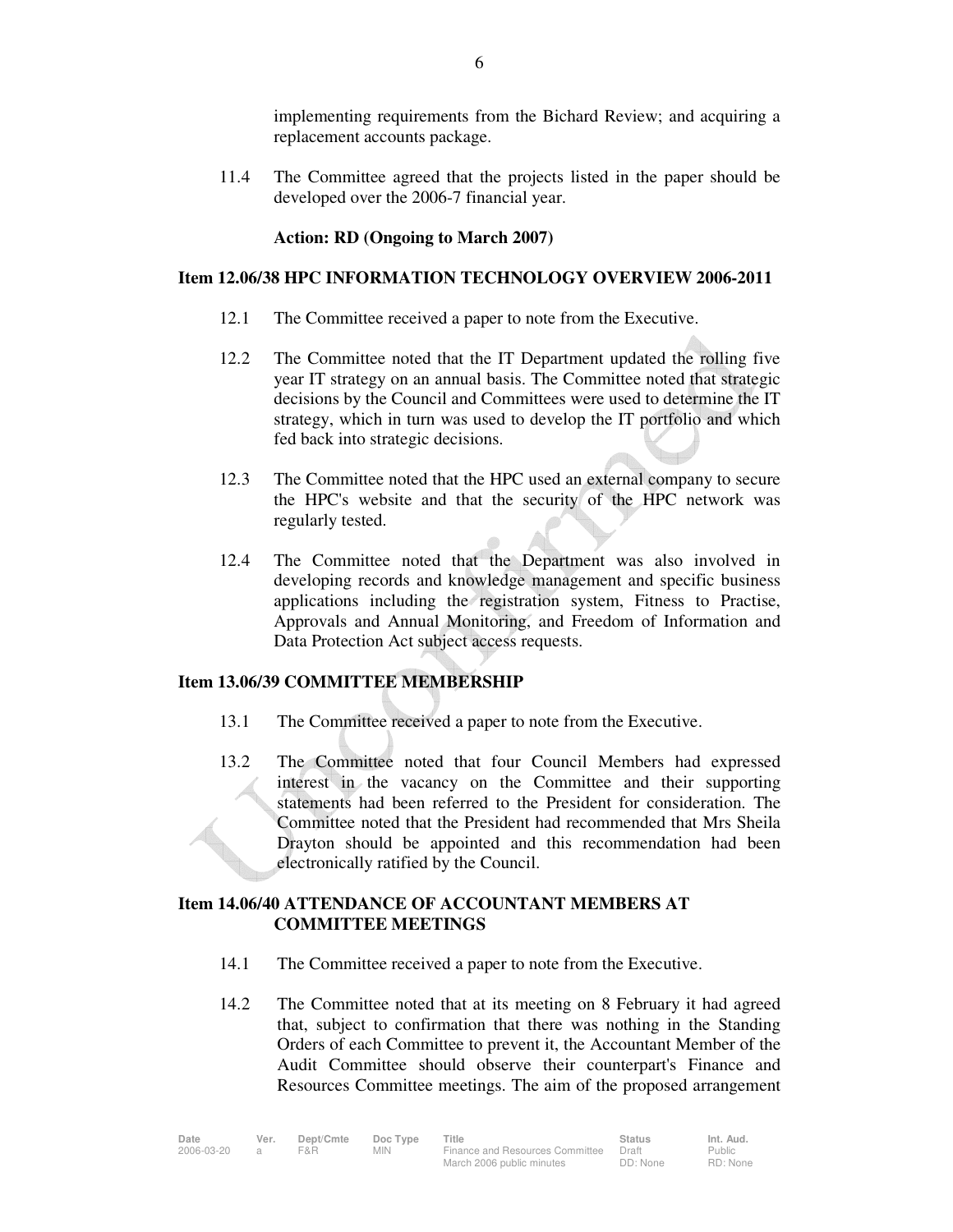was to ensure that there was no overlap or conflict between the Committees which decisions were taken.

- 14.3 The Committee noted that the proposed arrangement was permissible under the Standing Orders of both Committees.
- 14.4 The Committee noted that the Audit Committee had agreed that the Accountant Member of the Finance and Resources Committee should be invited to observe all meetings of the Audit Committee.

### **Item 15.06/41 MANAGEMENT ACCOUNTS FOR YEAR TO JANUARY 2006**

- 15.1 The Committee received a paper for information from the Executive.
- 15.2 The Committee noted that, after ten months of the financial year, the HPC had budgeted an operating deficit of approximately £14,000. The actual result for the year to date was a surplus of approximately £1.123m, a favourable variance of £1.137m. Actual income including investment income totalled £9.697m with costs at £8.221m, giving an overall surplus of £1.475m.
- 15.3 The Committee noted that it was expected that the year end surplus would be approximately £975,000.
- 15.4 The Committee noted that the income from Grandparenting fees for Chiropodists and Clinical Scientists was significantly higher than budgeted.
- 15.5 The Committee noted that most departments' expenditure was below budget.

### **Item 16.06/42 ANY OTHER BUSINESS**

16.1 There was no other business.

### **Item 17.06/43 DATE AND TIME OF NEXT MEETING**

- 17.1 The next meeting of the Committee would be held at 10.30 a.m. on Thursday 27 April 2006.
- 17.2 Subsequent meetings would be held at 10.30 a.m. on:-

Thursday 22 June 2006

Friday 28 July 2006

Monday 18 September 2006

#### Monday 20 November 2006

| te       | Ver. |
|----------|------|
| 06-03-20 |      |

Public RD: None